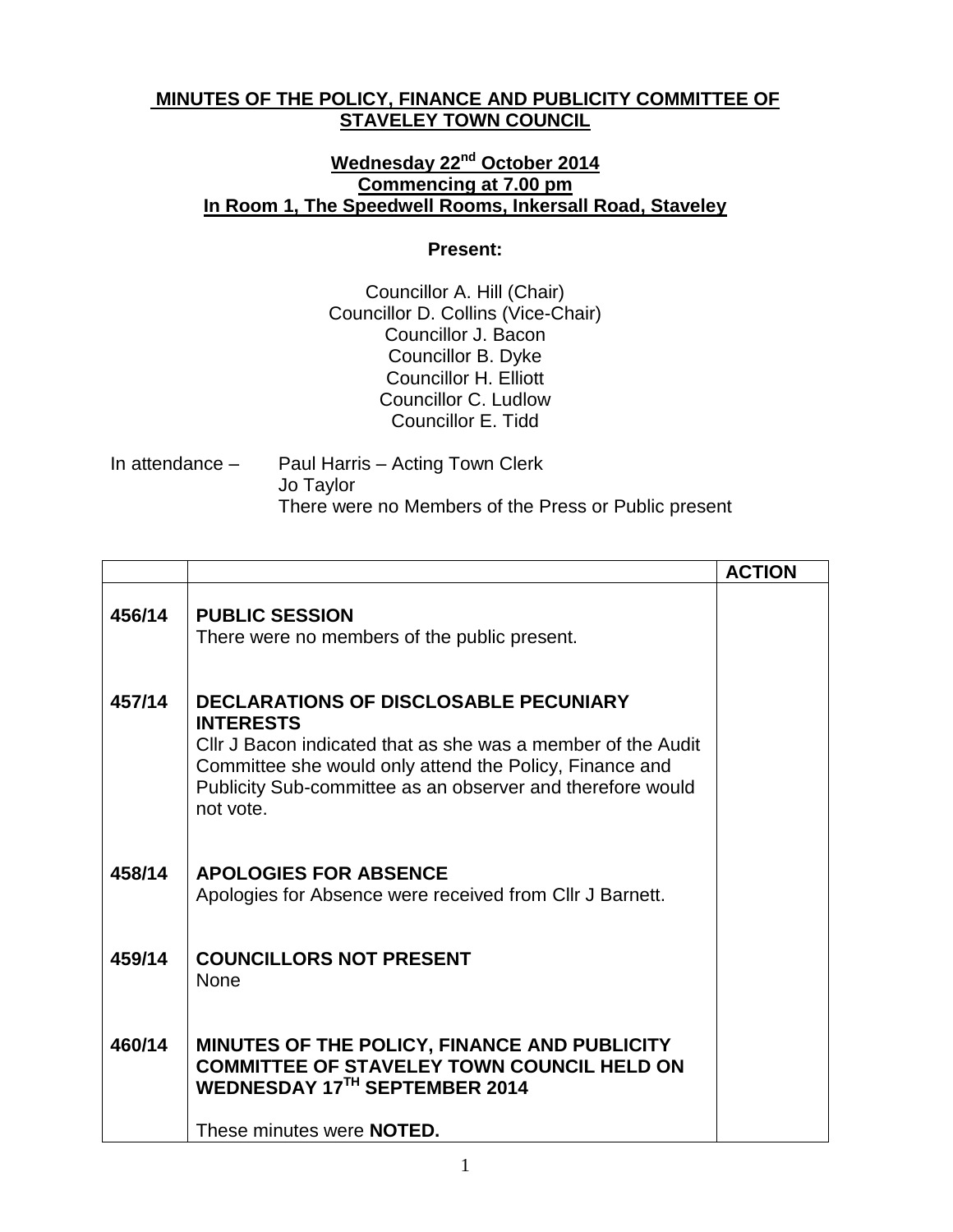| 461/14 | <b>MATTERS ARISING FROM THE MINUTES OF THE</b><br>POLICY, FINANCE AND PUBLICITY COMMITTEE OF<br>STAVELEY TOWN COUNCIL HELD ON WEDNESDAY 27TH<br><b>SEPTEMBER 2014</b>                                                                                                                                                                                                                                                                                                                                                                                        |  |
|--------|--------------------------------------------------------------------------------------------------------------------------------------------------------------------------------------------------------------------------------------------------------------------------------------------------------------------------------------------------------------------------------------------------------------------------------------------------------------------------------------------------------------------------------------------------------------|--|
|        | Minute number 340/14 stated CIIr H Elliott and CIIr E Tidd<br>were appointed to the Audit Committee but it did not mention<br>they were appointed as substitutes for CIIr J McManus. It was<br>therefore understood that CIIr Tidd and Councillor Elliott could<br>not vote at Policy, Finance and Publicity Committee. This<br>matter would be referred to the next meeting of the Council.                                                                                                                                                                 |  |
|        | It was further reported that any member of the Council was<br>entitled to attend any Council meeting.                                                                                                                                                                                                                                                                                                                                                                                                                                                        |  |
| 462/14 | <b>HEALTH AND SAFETY POLICY</b>                                                                                                                                                                                                                                                                                                                                                                                                                                                                                                                              |  |
|        | A Health and Safety Policy document had been provided to<br>the Council for consideration and adoption. A number of<br>amendments were presented and discussed. These centred<br>around inclusion of wording that required reporting to the<br>Council rather than just the (Acting) Town Clerk as well as<br>informing the Chair and Leader on certain matters. A full set<br>of the comments would be collated and passed to the Acting<br>Town Clerk for inclusion in the draft policy. A full draft would<br>be brought to the Committee once completed. |  |
|        | Councillors expressed an interest in conducting a Health and<br>Safety check of the Speedwell Rooms. It was<br>RECOMMENDED that this include CIIr J Bacon, CIIr B Dyke,<br>Cllr A Hill, Cllr C Ludlow and Cllr K Ludlow along with a<br>member of staff.                                                                                                                                                                                                                                                                                                     |  |
| 463/14 | <b>FINANCIAL ISSUES- REVIEW OF FINANCIAL</b><br><b>REPORTING FOR MEETINGS</b>                                                                                                                                                                                                                                                                                                                                                                                                                                                                                |  |
|        | In order to allow Jo Taylor to answer questions, the<br>Committee agreed to suspend Standing Orders.                                                                                                                                                                                                                                                                                                                                                                                                                                                         |  |
|        | Jo Taylor asked if the reports received by the Council were<br>sufficient for their needs. Some concern was expressed by Jo<br>Taylor regarding a £240,000 deficit showing on the report to<br>Council on 21 October 2014. Cllr A Hill confirmed that<br>£390,000 reserve had been carried forwards from previous<br>year along with the Precept. It was expected by the Chairman<br>that the Council should still be able to carry money forward to                                                                                                         |  |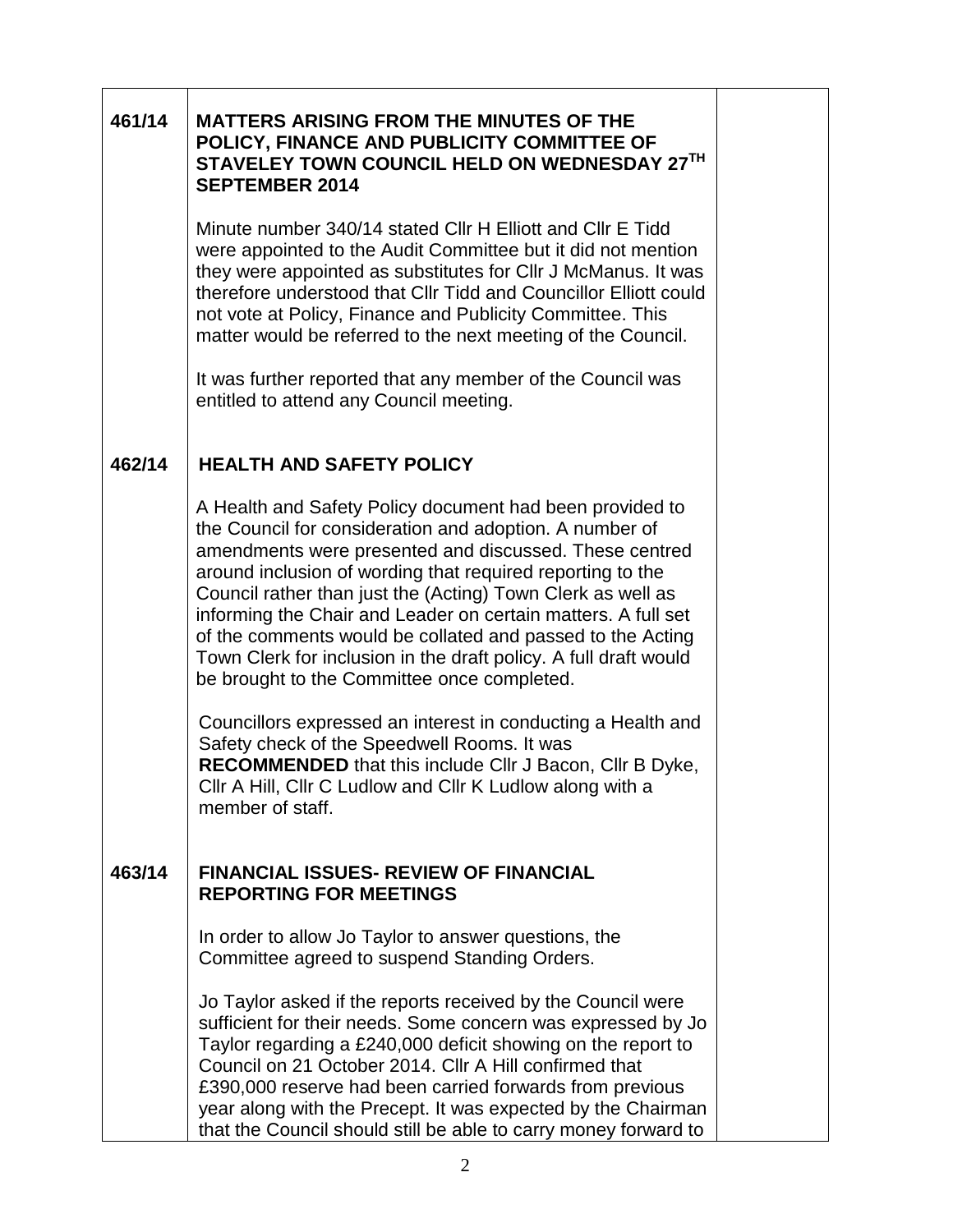|        | next year.                                                                                                                                                                                                                                                                                                                                                                                                                                                                                                                                                          |  |
|--------|---------------------------------------------------------------------------------------------------------------------------------------------------------------------------------------------------------------------------------------------------------------------------------------------------------------------------------------------------------------------------------------------------------------------------------------------------------------------------------------------------------------------------------------------------------------------|--|
|        | Jo Taylor stated there was still a lot of work to be done on the<br>accounts. There was around £40,000 of aged debtors which<br>would be looked into.                                                                                                                                                                                                                                                                                                                                                                                                               |  |
|        | Jo Taylor stated there was not enough time to do everything<br>that was needed and she mentioned to the Council that she<br>was freelance and was expecting to finish at Christmas time<br>and so a plan was needed for taking the Finance work<br>forwards. The Chair asked if it was achievable to get the<br>Council accounts in place by that deadline, Jo Taylor felt it<br>required full time work until Christmas to be at that point and<br>she worked one day per week.                                                                                    |  |
|        | In terms of priorities there was still work needed to know to<br>the last penny what has been spent and a lot of work related<br>to the Heart of Staveley Project. An issue was mentioned with<br>regards to Sales Invoicing. It was reported that there had not<br>been a finance Officer in place for doing the invoicing and<br>priority had been given to getting on top of bills for the first<br>three months. The process was that the Clerical Assistant<br>took the booking and Sally Plumber who was working with Jo<br>on Finance produced the invoices. |  |
|        | It was mentioned to Councillors that an acting financial officer<br>was needed of a level that could pick up the system with<br>minimal handover.                                                                                                                                                                                                                                                                                                                                                                                                                   |  |
|        | The Chair mentioned that the Council would need to wait for<br>the Staffing Review to be complete before measures could be<br>put in place.                                                                                                                                                                                                                                                                                                                                                                                                                         |  |
| 464/14 | PRECEPT 2015/2016 PLANNING                                                                                                                                                                                                                                                                                                                                                                                                                                                                                                                                          |  |
|        | It was recognised that beginning to plan for the precept at this<br>time of year was helpful. The money spent year to date could<br>be projected forwards with variance. A decision can then be<br>taken on whether reserves should be used or whether<br>precept should be increased. It was reported that Reserves<br>would be carried forwards and the precept should be set to<br>cover day to day expenditure.                                                                                                                                                 |  |
|        | The Chair and Chair of the Audit Committee would come into<br>the Office to meet with Jo Taylor and the Acting Town Clerk<br>to look at the budget and planning for the precept.                                                                                                                                                                                                                                                                                                                                                                                    |  |
|        | Standing Orders were reinstated.                                                                                                                                                                                                                                                                                                                                                                                                                                                                                                                                    |  |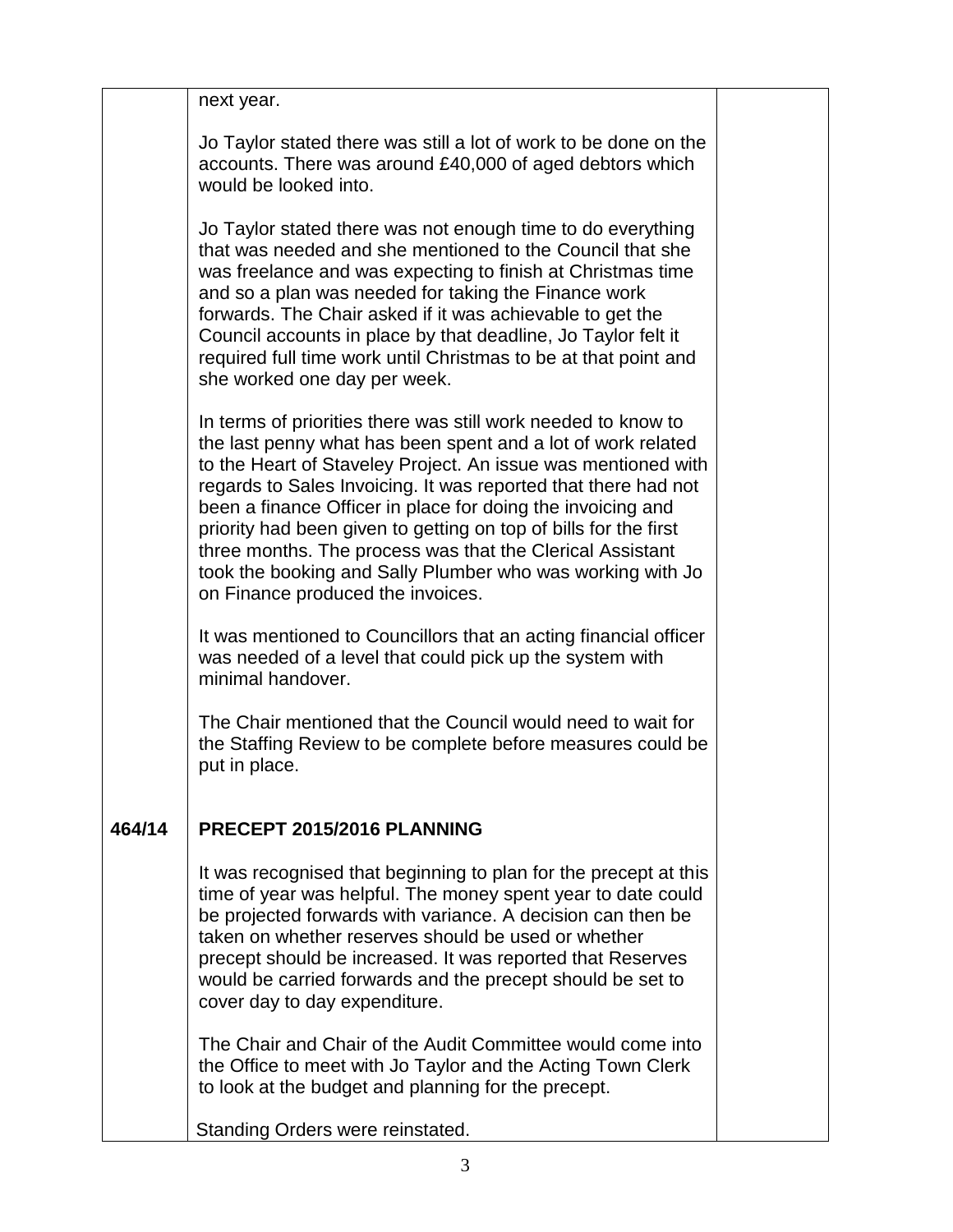| 465/14 | <b>SPEEDWELL ROOMS</b>                                                                                                                                                                                                      |  |
|--------|-----------------------------------------------------------------------------------------------------------------------------------------------------------------------------------------------------------------------------|--|
|        | A quotation for repairs work to the Speedwell Rooms roof<br>around the front elevation chimney stack was considered by<br>the Committee.                                                                                    |  |
|        | <b>RECOMMENDED</b> that the quotation be accepted and the<br>work be carried out.                                                                                                                                           |  |
|        | An issue was raised regarding the floor in the main hall area.<br>This needed stripping back and re-finishing. Quotations would<br>be sought.                                                                               |  |
|        | It was suggested that the Financial Regulations should be<br>amended to allow the Acting Town Clerk and the Chair to<br>agree spend up to £1000. This would be brought to a future<br>Ordinary Meeting of the Town Council. |  |
| 466/14 | <b>WINDOW CLEANING</b>                                                                                                                                                                                                      |  |
|        | It was reported that this matter was ongoing and quotations<br>for window cleaning from local firms would be sought.                                                                                                        |  |
| 467/14 | <b>HEART OF STAVELEY PROJECT</b>                                                                                                                                                                                            |  |
|        | This matter had been extensively discussed at the Ordinary<br>Meeting of Staveley Town Council on 21 <sup>st</sup> October 2014 and<br>it was considered no further discussion was required at this<br>meeting.             |  |
| 468/14 | <b>APPLICATIONS FOR FINANCIAL ASSISTANCE</b>                                                                                                                                                                                |  |
|        | No applications for Financial Assistance had been submitted<br>for consideration by the Committee.                                                                                                                          |  |
| 469/14 | <b>SPEEDWELL ROOMS PROJECT</b>                                                                                                                                                                                              |  |
|        | This item had been covered earlier in the meeting and<br>nothing further was added.                                                                                                                                         |  |
| 470/14 | <b>STAVELEY MARKET</b>                                                                                                                                                                                                      |  |
|        | It was suggested that the Council needed to look at themed                                                                                                                                                                  |  |